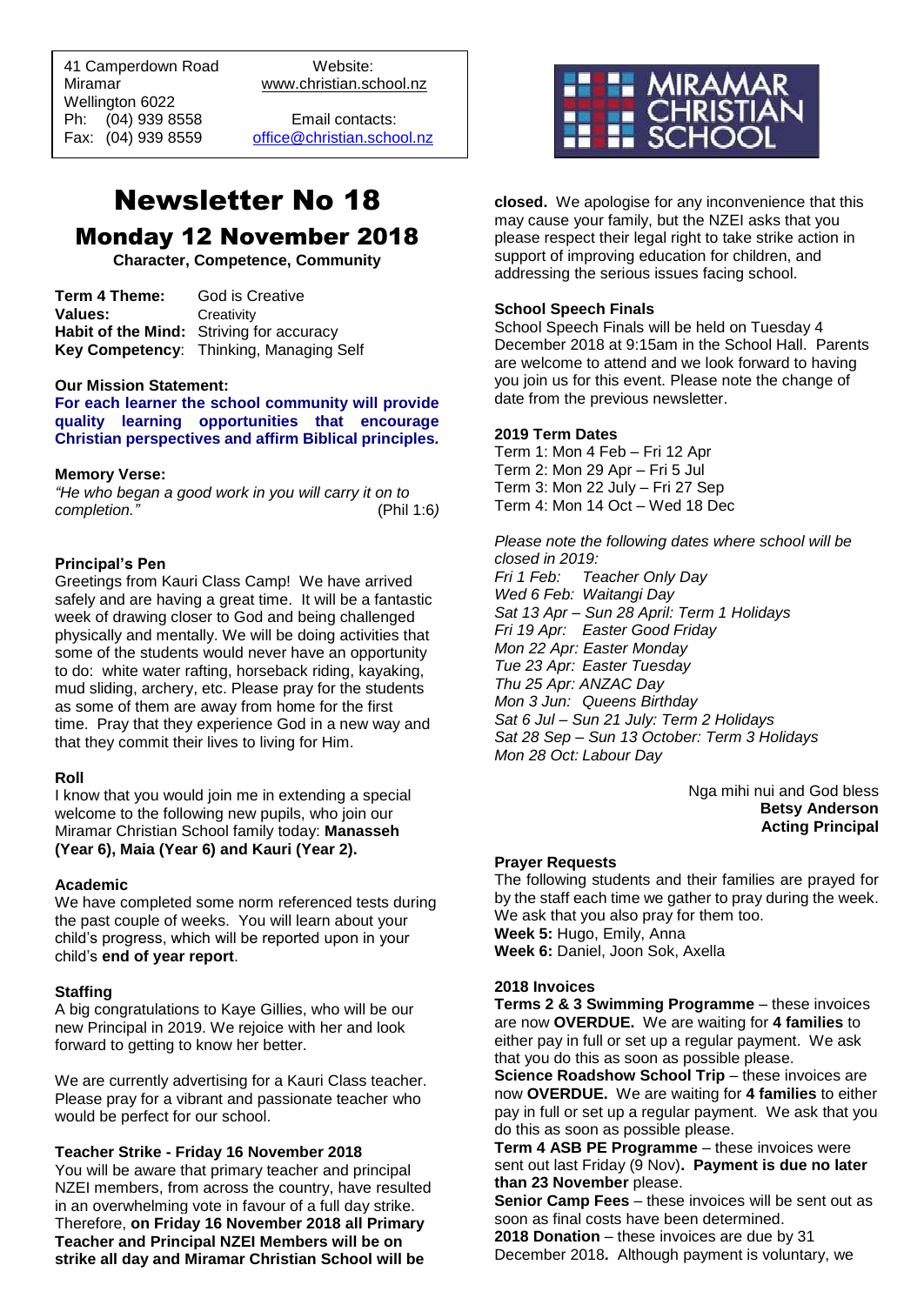encourage everyone to pay if at all possible. We are currently waiting for **8 families** to either pay in full or set up a regular payment.

| <b>SCHOOL DIARY</b>    |                                           |
|------------------------|-------------------------------------------|
| <b>Every Mon</b>       | Principals Assembly, 2:30pm               |
| <b>Every Tues/Thur</b> | <b>Wheels Day</b>                         |
| <b>Every Tues</b>      | Robotics in Kauri Class                   |
| <b>Every Wed</b>       | Subway ordered lunch (optional)           |
| <b>Every Wed</b>       | Prayer Group, Hall, 2:20pm                |
| <b>Every Thurs</b>     | Robotics in Totara Class                  |
| <b>Every Thurs</b>     | Technicraft (Yrs 7-8)                     |
| <b>Every Fri</b>       | Piano Lessons, 9:30am-12pm                |
| <b>Every Sun</b>       | 10am Gateway Baptist Church - all welcome |
| <b>November</b>        |                                           |
| Mon 12 - Thur 15       | Snr Camp @ Forest Lakes                   |
| Monday 12              | Cricket Skills a.m.                       |
| Friday 16              | Teacher Strike - school closed            |
| Monday 19              | Cricket Skills, a.m.                      |
| Monday 19              | BoT Mtg, 6:30pm, Rm4                      |
| Friday $23$            | PE @ ASB p.m.                             |
| Monday 26              | Assembly - Kauri Class 2:15pm             |
| Thursday 29            | Energise Huff n Puff Programme a.m.       |
| Thursday 29            | Champions Christmas Show p.m.             |
| Friday 30              | Mufti Day - gold coin donation            |
| Friday 30              | PE @ ASB p.m.                             |
| <b>December</b>        |                                           |
| Monday 3               | Assembly - Totara Class 2:15pm            |
| Tuesday 4              | Speech finals 9:15                        |
| Tuesday 4              | FoTS, 2pm, Rm4                            |
| Wednesday 5            | EZ Miniball @ ASB                         |
| Thursday 6             | Energise Huff n Puff Programme a.m        |
| Friday 7               | PE @ ASB p.m.                             |
| Monday 10              | Assembly - Kowhai Class 2:15pm            |
| Monday 10              | BoT Mtg, 6:30pm, Rm4                      |
| Tuesday 11             | Volunteers Thank you Lunch                |
| Wednesday 12           | Scooter Skills a.m.                       |
| Thursday 13            | Beach Day                                 |
| Thursday 13            | <b>Yr8 Leavers Dinner</b>                 |
| Friday 14              | PE @ ASB p.m.                             |
| Monday 17              | <b>Beach Day Postponement</b>             |
| Tuesday 18             | Prizegiving Rehearsal, 9am @ Gateway      |
| Tuesday 18             | Prizegiving, 6pm @ Gateway                |
| Wednesday 19           | <b>Top House Reward</b>                   |
| Thursday 20            | Reports sent home                         |
| Thursday 20            | Term 4 ends, 12:30pm                      |

### **Seatoun Arts & Crafts** celebrates its **Annual Exhibition and Sale**

Where: Village Hall, Forres Street, Seatoun When: Sat 17 Nov & Sun 18 Nov Time: 10am – 4pm

### **Wellington Synchronised Swimming - Getting Started Program**

Three sessions on Sunday 18<sup>th</sup> & 25th November 2<sup>nd</sup> December 2:00-3:30pm at WRAC, Kilbirnie, near the dive well. Email Andrew at [wellysynchro@gmail.com](mailto:wellysynchro@gmail.com) to sign-up. Suitable for boys and girls aged 8-13 who are confident swimming out of their depth and have enthusiasm and a positive attitude.

Fee: \$30 (deducted from term fees if your swimmer continues \*WRAC pool charges will apply\*).



## **Model Train Show Walter Nash Cntr Taine Street, Taita, Lower Hutt Saturday Nov 24th 10 - 5pm** Sunday Nov 25th 10 - 4pm

# **FEATURING!**

40+ train layouts and displays. including guest  $\widehat{AGO}$  exhibits! 50% Staglands entry offer included. Lego trainset giveaway.







**Flipout Wellington is a fun indoor arena** offering a wide range of trampolining. parkour and gymnastic activities for the whole family. We even have a cafe upstairs for parents coffee fix!